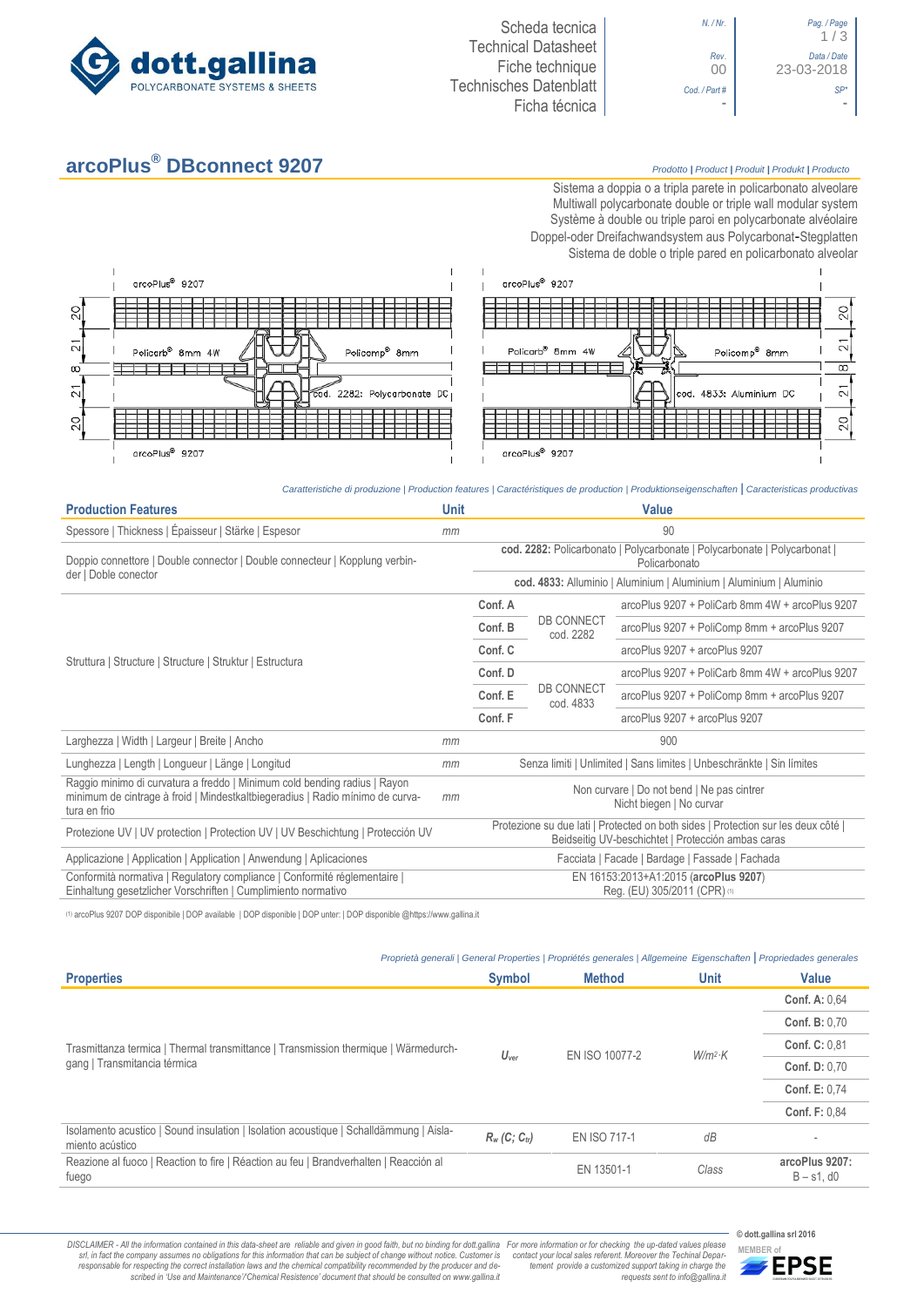

| $N.$ / $Nr.$      |
|-------------------|
| Rev.<br>$\bigcap$ |
| Cod. / Part #     |
|                   |



## *Proprietà generali | General Properties | Propriétés generales | Allgemeine Eigenschaften* **|** *Propriedades generales* **Properties Symbol Method Unit Value** Comportamento al fuoco proveniente dall'esterno | External fire performance | Performance au feu extérieur | Außenseitiges Brandverhalten | Comportamiento frente al fuego exterior EN 13501-5 *Class* FROOF Resistenza meccanica (comportamento alla deformazione) | Mechanical resistance (deformation behaviour) | Résistance mécanique (comportement de déformation) | Mechanische Festigkeit (Verformungsverhalten) | Resistencia mecánica (comportamiento de deformación)  $B_x$  EN 16153 *Nm<sup>2</sup>/m /m* - *B<sup>y</sup>* EN 16153 *Nm<sup>2</sup> /m* - *S<sup>y</sup>* EN 16153 *N/m* - *M<sup>b</sup>* EN 16153 *Nm/m* - Resistenza all'urto di un corpo duro di piccole dimensioni | Small hard body impact resistance | Résistance au choc d'un corps dur de faibles dimensions | Geringe Widerstandsfähigkeit bei harten Stößen | Resistencia al impacto de un cuerpo duro con pequeñas dimensiones EN 16153 Conforme | Pass | Conforme | Bestanden | Cumple Resistenza all'urto da corpo molle di grandi dimensioni (montaggio) | Large soft body impact resistance (assembly) | Résistance au choc d'un corps mou de grandes dimensions (montage) | Hohe Widerstandsfähigkeit bei weichen Stößen (Montage) | Resistencia al impacto de cuerpo blando de grandes dimensiones (montaje) FN 16153 Potere calorifico inferiore | Lower heating value | Pouvoir calorifique | Brennwert | Poder calorífico *LHV* EN 16153 *MJ/kg* 29,8 Dilatazione termica lineare | Linear termal expansion | Dilatation thermique linéaire | Wärmedehnungskoeffizient | Dilatación térmica lineal *<sup>α</sup><sup>L</sup>* EN 16153 *mm/m·K* 0,065  $K^{-1}$  65  $\times$  10<sup>-6</sup> Permeabilità al vapore acqueo | Water vapour permeability | Permeabilité à la vapeur d'eau | Wasserdampfdurchlässigkeit | Permeabilidad al vapor de agua *<sup>δ</sup>* EN 16153 *mg/mhPa* 3,8 <sup>10</sup>-5 Temperatura di rammollimento Vicat | Vicat softening point | Point de ramollissement Temperatura di rammollimento vicat | vicat sottening point | Point de ramollissement<br>Vicat | Vicat-Erweichungstemperatur | Punto de reblandamiento Vicat | vicat | vicat | vicat | Vicat-Erweichungstemperatur | Punto de rebl Temperatura di impiego | Operating temperature | Température d'exploitation | Gebrauchstemperatura di implego | Operating temperature | Temperature d'exploitation | Gebrau-<br>
chstemperatur | Temperatura de uso *<sup>2</sup>C* -40 / +120 / +120 -40 / +120 / -40 / +120 / -40 / -4120 / -40 / -4120 / -40 / -4120 / -40 Durabilità | Durability | Durabilité | Haltbarkeit | Durabilidad (2) *Δτv/ΔYI* EN 16153 *Class* ΔA(3)  $ΔA<sup>(3)</sup>; ΔD<sup>(4)</sup>$ *LEN 14963 / EN 1873 Δσ* EN 14963 / EN 1873 *Class* Ku 1

(2) Garanzia 10 anni | 10 years warranty | Garantie 10 ans | 10 Jahre Garantie | Garantía 10 años

(3) Cristallo | Clear | Cristal | Farblos | Cristal

(4) Altri colori | Other colours | Autres couleurs | Andere Farben | Otros colores

## *Trattamenti speciali | Special treatments | Traitements speciaux | Spezielle Behandlungen | Tratamientos especiales*

| CALEIDO                           |
|-----------------------------------|
| IJV-TFCH (5)                      |
| <b>UV-MATT</b>                    |
| AR                                |
| AR ABSOLUTE                       |
| IR                                |
| BICOLOR                           |
| AG (Anti-scratch / Anti-graffiti) |
|                                   |

(5) Garanzia 15 anni | 15 years warranty | Garantie 15 ans | 15 Jahre Garantie | Garantía 15 años

|                                                     | Proprietà ottiche   Optical properties   Propriétés optiques   Optische Eigenschaften   Propiedades ópticas |              |                                  |            |           |  |  |
|-----------------------------------------------------|-------------------------------------------------------------------------------------------------------------|--------------|----------------------------------|------------|-----------|--|--|
| <b>Structure</b>                                    | Colour <sup>(6)</sup>                                                                                       | $\tau_{\nu}$ | $\iota_{\scriptscriptstyle\rho}$ |            | <b>SC</b> |  |  |
|                                                     |                                                                                                             | 1%1          | 1% I                             | [%]        |           |  |  |
|                                                     |                                                                                                             | EN 13363-2   | EN 13363-2                       | EN 13363-2 | EN 410    |  |  |
|                                                     | Cristallo   Clear   Cristal   Farblos   Cristal                                                             | 28           | 26                               | 35         | 0,40      |  |  |
| $Conf. A - D$                                       | Opale   Opal   Opale   Opal   Opal                                                                          | 11           | 12                               | 23         | 0.26      |  |  |
| $Conf. B - E$<br>Opale   Opal   Opale   Opal   Opal | Cristallo   Clear   Cristal   Farblos   Cristal                                                             | 30           | 26                               | 38         | 0,44      |  |  |
|                                                     |                                                                                                             | 19           | 18                               | 31         | 0.36      |  |  |
| $Conf, C - F$                                       | Cristallo   Clear   Cristal   Farblos   Cristal                                                             | 34           | 33                               | 42         | 0.48      |  |  |
|                                                     | Opale   Opal   Opale   Opal   Opal                                                                          | 21           | 23                               | 34         | 0.39      |  |  |

*τ<sup>v</sup>* = Trasmissione luminosa | Light Transmission | Transmission lumineuse | Lichtdurchlässigkeit | Transmisión luminosa

τ, = Trasmissione solare diretta | Direct solar energy transmittance |Transmission solaire directe | Direktsolartransmission |Transmisión solar directa<br>g = Trasmissione solare totale (Fattore solare) | Total solar energy *SC* = Fattore d'ombra | Shading coefficient | Facteur d'ombre | Schattierungskoeffizient | Coeficiente de sombreado

® Il colore indicato caratterizza i due pannelli esterni, mentre quello interno è sempre di colore cristallo | The indicated colour characterizes the two outer panels, whilst the inner one is always clear | La couleur ind mientras que el interno siempre es de color cristal

DISCLAIMER - All the information contained in this data-sheet are reliable and given in good faith, but no binding for dott.gallina For more information or for checking the up-dated values please<br>-srl, in fact the company -responsable for respecting the correct installation laws and the chemical compatibility recommended by the producer and de-<br>scribed in 'Use and Maintenance'/'Chemical Resistence' document that should be consulted on www.g *tement provide a customized support taking in charge the requests sent to info@gallina.it*

**© dott.gallina srl 2016**